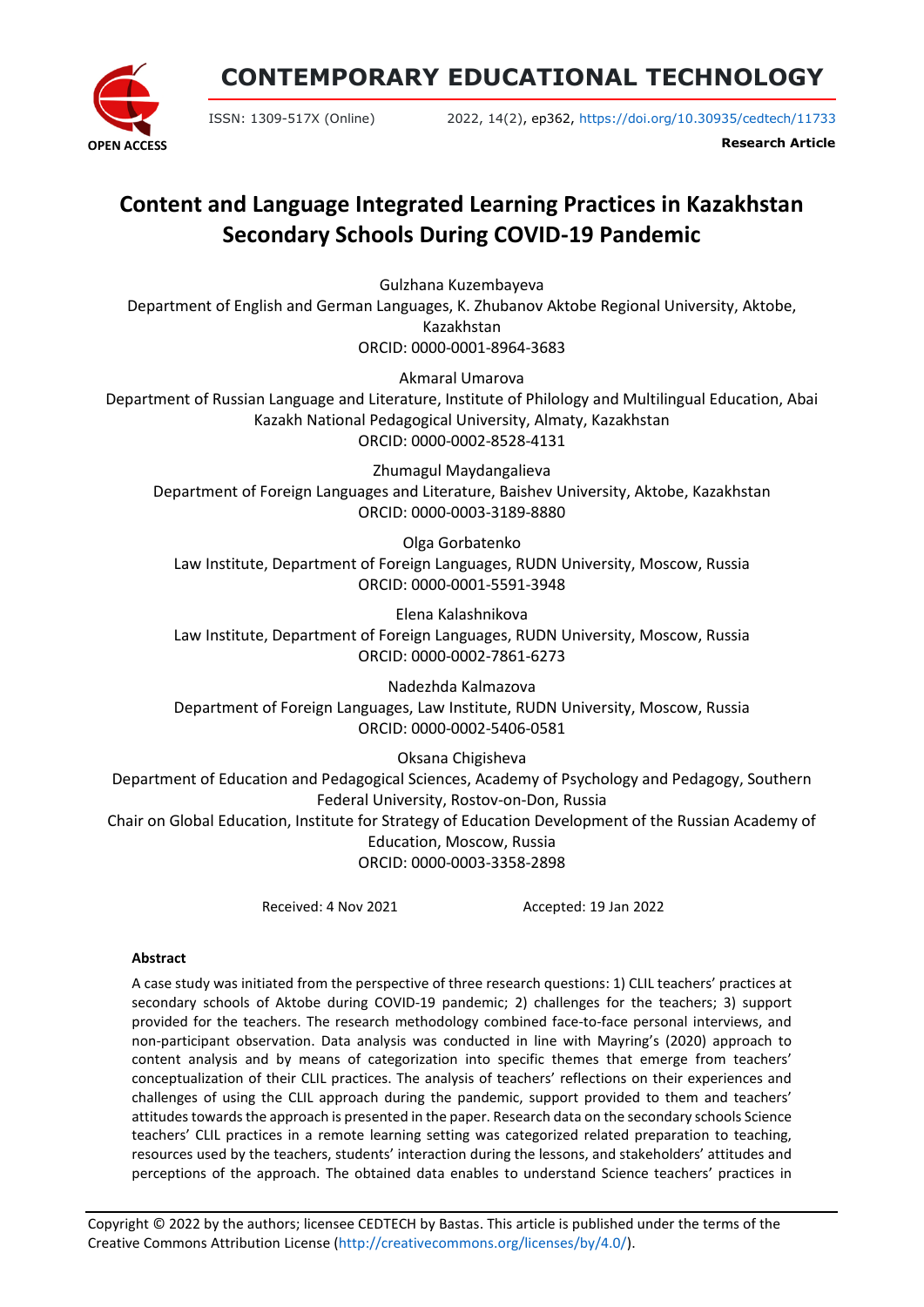terms of using the CLIL approach in Kazakhstani secondary schools in the period of COVID-19 pandemic, and will contribute to teacher development and preparation for successful CLIL realization in a nontraditional classroom.

Keywords: EFL, CLIL, science classroom, Kazakhstan, language policy, secondary school, pandemic, COVID-19, remote learning

#### **INTRODUCTION**

Speaking three languages – Kazakh, Russian and English - starting from - primary and secondary schools has become one of the leading issues in the field of education in Kazakhstan. In line with the policy for trilingual education development (2015-2020) it is expected that the knowledge of the English language will be advanced among the Kazakhstani students of primary and secondary schools by applying Content and Language Integrated Learning (CLIL) (Mehisto et al., 2014) in teaching Science Subjects such as Mathematics, Physics, Biology, Chemistry, Information Technology. In European practice, C. Dalton-Puffer (2007) considers the introduction of CLIL as one of the most commonly embraced solutions to transcend the perceived weakness of a traditional foreign language teaching, and thereby meet the- objective to acquire two foreign languages. Therefore, in most European educational systems the implementation of CLIL programs has become a commonplace (Pladevall-Ballester & Vallbona, 2016). During early 2000s, several Asian countries tried to implement trilingual education at primary and secondary schools(Wang & Kirkpatrick, 2012), but not all of them were successful. The introduction of CLIL into Russian practice has been controversial (Pavenkov & Pavenkova, 2016).

In fact, Kazakhstan is the first Central Asian country to introduce CLIL for using three different languages as a medium of instruction for different content subjects as part of an ambitious national language-in-education policy (Karabassova, 2018). The statistical data of the Ministry of Education and Science of Kazakhstan shows that in 2016, 63,000 students in 117 primary and secondary schools of Kazakhstan (2.3% of the total number of students) were practicing trilingual education (Sharipbayeva, 2017). A network of specialized Nazarbayev Intellectual Schools and Schools with Trilingual Education has been established in the country, in which Mathematics, Physics, Chemistry and Biology are taught in English (Kuzembayeva et al., 2018; Tkáčová et al., 2021).

Therefore, selected schools, such as Lyceums Bilim Innovation (former Kazakh-Turkish Lyceums), state trilingual schools and Network of Nazarbayev Intellectual Schools (NIS, 2014) are implementing various methods to teach Kazakh through the content of Social Science subjects, such as Geography and History (Mehisto et al., 2014). NIS schools are trying CLIL in subjects that are taught in Kazakh, Russian and English (NIS, 2014). Geography, History of Kazakhstan, Kazakhstan in the Modern World and Law Essentials are among subjects that integrate the content and language using the CLIL approach.

Discussion and analysis of Language Policy in Kazakhstan promoted the need to determine CLIL practices in the times of COVID-19, in order to understand realization of CLIL in secondary schools, challenges and successes, attitudes and perceptions from the teachers' perspective in the Kazakhstani context during the pandemic times. Kazakhstani schools transferred to remote learning in March 2020 – due to the spread of coronavirus around the country. As a result, students, teachers and school administration had to implement online learning toolssuch as Zoom, Moodle, Bilim Land, Google for Education, etc. as in many other countries of the world (Chigisheva et al., 2021; Soltovets et al., 2021). Shifting a CLIL-designed classroom from a traditional setting to an online one produces challenges in enhancing student interaction and conducting group activities (Birdsell, 2021).

Ethnographic research in education - fostered by globalisation and neoliberal forces- continued by studying Science teachers' CLIL practices through a Critical Sociolinguistic Ethnography (Heller & Martin-Jones, 2001; Martín Rojo, 2010; Patiño-Santos, 2016; Rampton, 2006). As stated by Breidbach and Medina-Suárez (2014), since the so-called social turn (Block, 2003) in Applied Linguistics, teacher development research has increasingly focused on teachers' identities (Varghese et al., 2004). Despite numerous research outcomes on CLIL benefits (Jimenez Catalan & Ruiz de Zarobe, 2009; Lorenzo et al., 2010), there are some critical points of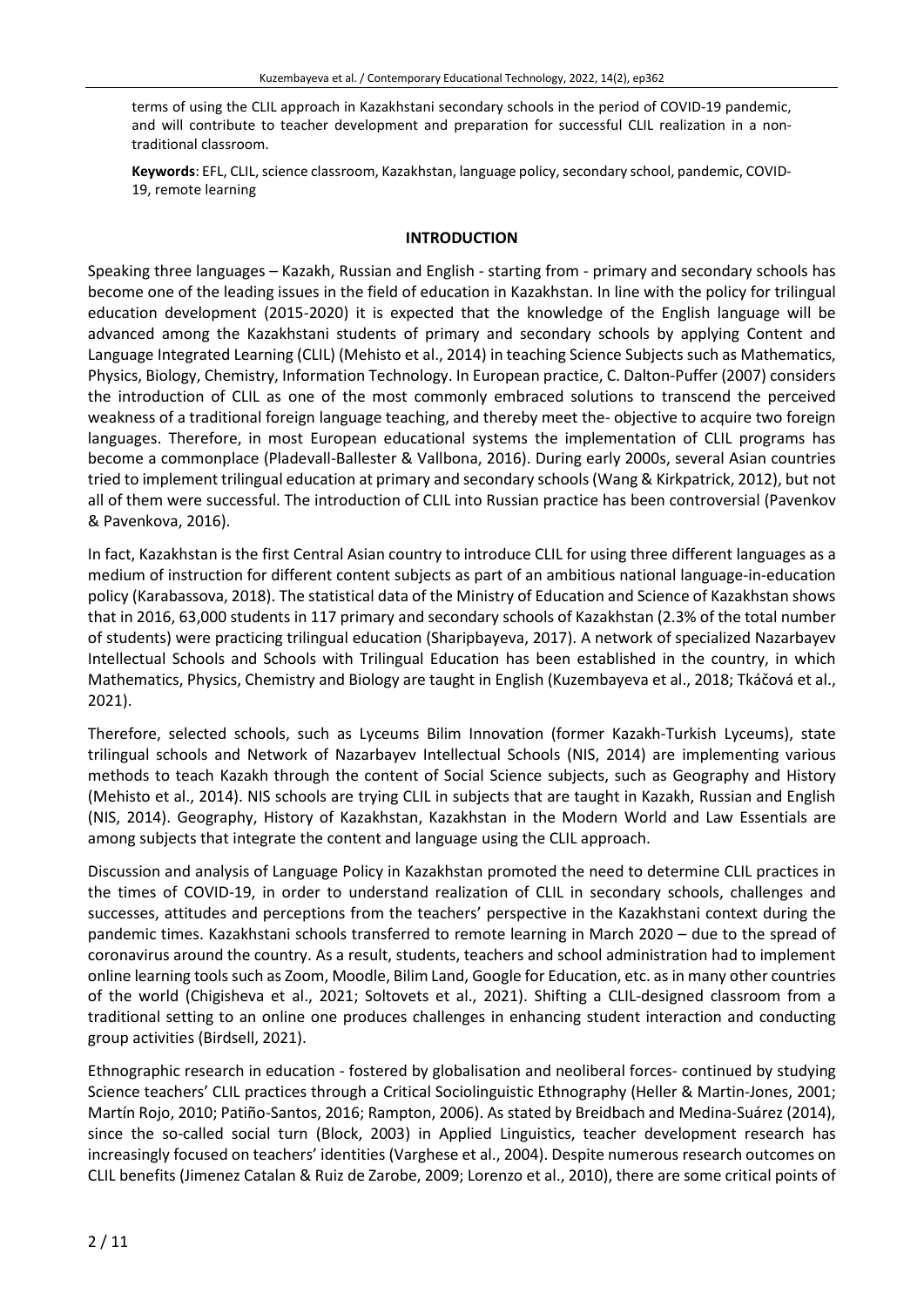CLIL implementation as ambiguity of defining CLIL or lack of CLIL materials (Birdsell, 2020). It is important to understand in which way teachers involved in CLIL are supported (or not) as language or content teachers, as classroom practitioners following learner-centred orsubject-centred pedagogies, or as educators who see themselves as embedded in a relevant community of practice or as individual performers without much support from an imagined or factually existing group of peers (Breidbach & Medina-Suárez, 2014). Investigation into CLIL teachers' practices is especially relevant in the times of COVID-19, as it will throw light on teachers' reflections on their practices, conceptualizations and attitudes towards CLIL in pandemic, and make sense in the successful realization of CLIL in the situations requiring remote learning.

#### **MATERIALS AND METHODS**

A case study was employed to best suit the purpose of the research stating three research questions:

- 1. What are the practices of Secondary Science teachers in relation of CLIL during COVID-19 pandemic?
- 2. What are the challenges for teachers in teaching practice using CLIL?
- 3. What kind of support is available for the CLIL teachers?

Case studyoffers the opportunity to 'unpack' issues, to see what they are about or what lies inside, and to explore how they are understood by those connected with them (Ritchie & Lewis, 2013), enables to investigate a contemporary phenomenon within its real-life context (Yin, 1989, p. 23). We agree with Bonnet (2009) that studies into CLIL should "combine 2Qs, i.e. quantitative and qualitative approaches" (p. 76). Collecting qualitative and quantitative data is useful in providing "a condensed understating of a problem as well as detail" (Creswell, 2008, p. 565). It is considered "one of the strengths of case studies" by Demetriou (2013). Moreover, the subjectivity of the researcher as a potential limitation of the case study will be eliminated by applying different evidence sources, both quantitative and qualitative (Yin, 1989).

The research methodology combined face-to-face personal interviews, and non-participant observations. Utilizing interview and observation was aimed at collecting qualitative data, and complement it with quantitative findings.

For the purpose of the proposed research, two schools of Aktobe city (Al-Farabi specialized gymnasium No. 21 and Nazarbayev Intellectual School) have been selected due to the following major reasons:

- − Both schools have trilingual education system as at current date;
- − Al-Farabispecialized gymnasium No. 21 is a public school which is a good representative of all other public schools throughout the country, which are to implement trilingual education by 2020;
- − Nazarbayev Intellectual School was one of the first schools to adopt CLIL to create a trilingual environment to help students build their linguistic competence.

The strategy of purposeful sampling was used to select the participants for the present study. CLIL teachers at the Al-Farabi specialized gymnasium No. 21 comprise five people, and four of them were interviewed. Four teachers from NIS agreed to participate in the research. Overall, the interviewees comprised 8 teachers of the chosen research sites with experiences of CLIL varying from 6 months to 13 years (see **Table 1**). The CLIL practices of 3 teachers from the chosen sites were further observed. The selection of teachers for observation was conducted via the convenient sampling strategy. Upon our request to observe the CLIL lessons 1 teacher from NIS, and 2 teachers of the Al-Farabi specialized gymnasium No. 21 agreed to participate in the observation. All the respondents who gave their consent to participate in the study were informed about the primary objectives of the research.

Open and close-ended questions were designed according to the aim of research within the framework of the semi-structured face-to-face personal interviews with the CLIL teachers of the research sites. Questions included teachers' reflections on their experiences and challenges of using the CLIL approach during COVID-19 pandemic, support provided to them, and teachers' attitudes towards the approach. The chosen method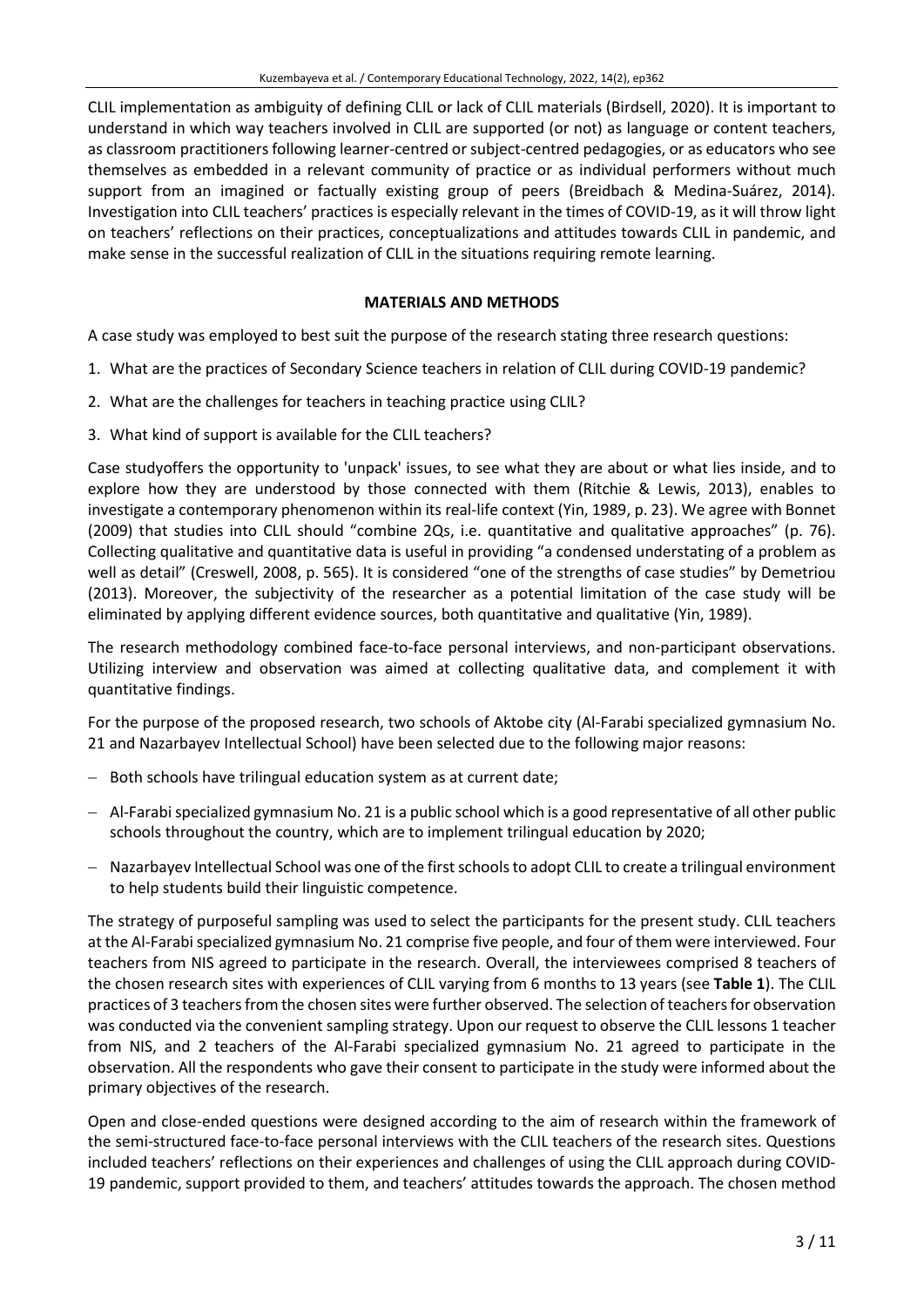Kuzembayeva et al. / Contemporary Educational Technology, 2022, 14(2), ep362

|        | Age                            | Teaching experience Subject<br>(overall/in English) |                                      | $5-9, 10-11)$ | School                                                  |
|--------|--------------------------------|-----------------------------------------------------|--------------------------------------|---------------|---------------------------------------------------------|
|        |                                |                                                     |                                      |               |                                                         |
| Male   | 27                             | $2/1$ year                                          | Biology                              | $5-9$         | Al-Farabi specialized                                   |
|        |                                |                                                     |                                      | 10-11         | gymnasium No. 21                                        |
| Female |                                |                                                     | <b>Computer Science</b>              | $5-9$         | Al-Farabi specialized                                   |
|        |                                |                                                     |                                      | $10 - 11$     | gymnasium No. 21                                        |
| Male   | 28                             | $3/1$ year                                          | Chemistry                            | 10-11         | <b>NIS</b>                                              |
| Male   | 24                             | $2/1$ year                                          | Chemistry                            | $5-9$         | <b>NIS</b>                                              |
| Female | 36                             | $13/13$ years                                       | Biology                              | 10-11         | <b>NIS</b>                                              |
| Female | 24                             | 2 years/6 months                                    | <b>Biology</b>                       | $5-9$         | <b>NIS</b>                                              |
| Female |                                |                                                     | <b>Biology</b>                       | $5-9$         | Al-Farabi specialized                                   |
|        |                                |                                                     |                                      | $10 - 11$     | gymnasium No. 21                                        |
| Male   | 38                             | $10/6$ years                                        | Chemistry                            | $5-9$         | Al-Farabi specialized                                   |
|        |                                |                                                     |                                      |               | gymnasium No. 21                                        |
|        |                                |                                                     |                                      |               |                                                         |
| male   | 28                             | $3/1$ year                                          | Chemistry                            | $10 - 11$     | <b>NIS</b>                                              |
| male   | 38                             | $10/6$ years                                        | Chemistry                            | $5-9$         | Al-Farabi specialized                                   |
|        |                                |                                                     |                                      |               | gymnasium No. 21                                        |
| male   | 27                             | $2/1$ year                                          | Biology                              | $5-9$         | Al-Farabi specialized                                   |
|        |                                |                                                     |                                      | 10-11         | gymnasium No. 21                                        |
|        | Participant Sex<br>Observation |                                                     | Unknown Unknown<br>Unknown 4/4 years |               | <b>Table 1.</b> Farticipant information<br>Grades (1-4, |

## **Table 1.** Participant information

of collecting research data, as well as non-participant observations on the teachers' daily practices conducted via Zoom, made it possible to obtain thorough and important findings.

Data analysis was conducted in line with Mayring's (2020) approach to content analysis and by means of categorization into specific themes that emerge from teachers' conceptualization of their CLIL practices. Thematic approach is considered to be "useful for theorizing across a number of cases: finding common thematic elements across research participants and the events they report" (Riessman, 2005, p. 3).

## **RESULTS**

Seven categories emerged based on the answers from the teachers' interviews: preparation to teaching CLIL, resources used by the teachers, the teachers' challenges, available support for the teachers, students' interaction during the lessons, stakeholders' attitudes and perceptions of the approach, teachers' recommendations for fostering CLIL.

## **Science Teachers' CLIL Practices in Secondary Schools during COVID-19 Pandemic**

Issues on preparation to teaching CLIL, resources used by the teachers, students' interaction during the lessons, stakeholders' attitudes and perceptions of the approach were integrated in the theme "Science teachers' CLIL practices in secondary schools during COVID-19 pandemic" under the first research question. The findings obtained from the observations helped to complement this theme.

## **Preparation for Teaching CLIL**

In preparing for the CLIL lessons most of the interviewed teachers report that they pay attention to terminology first. Taking into consideration the students' level of English, teachers try to adapt the study texts, – and substitute the difficult terms for easier ones. During the lesson, after presenting the new terms in English, they brainstorm their meaning. The students are free to use the language they feel - comfortable with (S1).

Teachers try to present a wide range of materials to their students during the CLIL lessons: diagrams, PowerPoint presentations, audios with exercises (see **Figure 1**).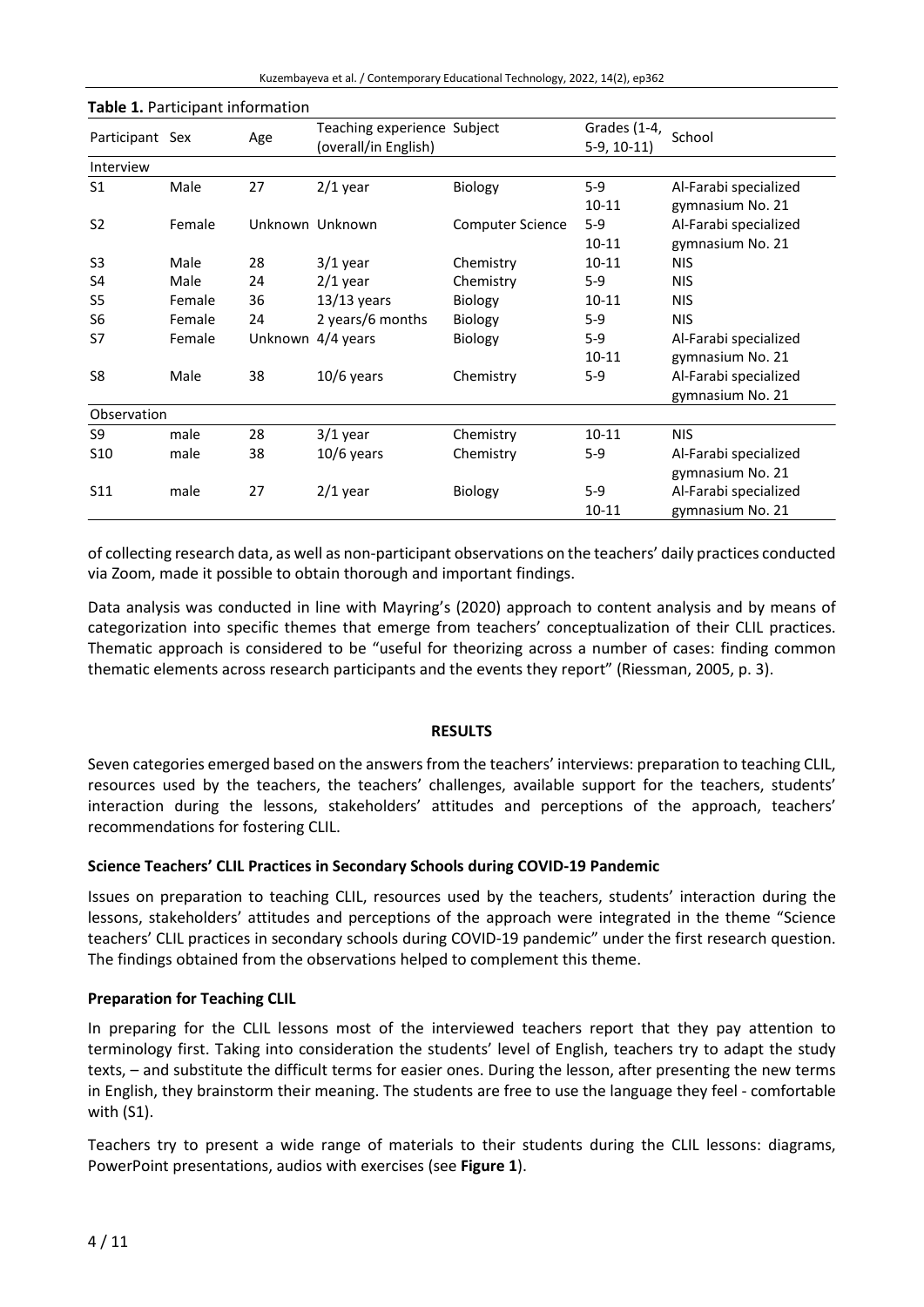

**Figure 1.** Preparation to CLIL lesson



**Figure 2.** Resources available and used for preparing to CLIL lesson

Teachers' preparation for the CLIL lesson takes quite a long time (S2, S3, S4, S7). The problem of the time consuming preparation was solved after introducing books for the CLIL lessons, which contain the required study material. Preparing for the lesson now takes them from 20 to 40 minutes due to the – availability of resource books, language and methodology, and general support organized by the institution (S2).

## **Resources Used by CLIL Teachers**

As it was noted in the previous subsection, for their CLIL lessons teachers use videos, games, maquettes and models. The books they use now contain different types of activities for the lesson to make them more interesting (S1). However, some teachers note that the books they use at the moment are not suitable in teaching high-performing students as the tasks they contain do not comply with the level of the students, and they don't have teachers' book (methods book) (S4). There are books printed abroad on the CLIL lessons methodology containing needed materials for the Science teachers. These books can be ordered via internet, though teachers have to pay from their own.

Thus, as the teachers are aimed at making their students engaged and interested in studying they have to bring into the lesson some additional material from the internet. According to the teachers, internet is another valuable source of study materials. There is a special website on the CLIL materials in Chemistry as [http://chemsheets.com,](http://chemsheets.com/) which is considered to be very effective among Chemistry teachers. Shared web hosting [http://pinterest.com](http://pinterest.com/) and Cambridge study materials are also helpful. The only problem about finding extra study material is that using some websites is not free and requires annual purchases. Therefore, teachers have to pay for them from their own, as well as for any paper or printing. Resources used on CLIL lessons by the local teachers of secondary schools can be classified according to the **Figure 2**.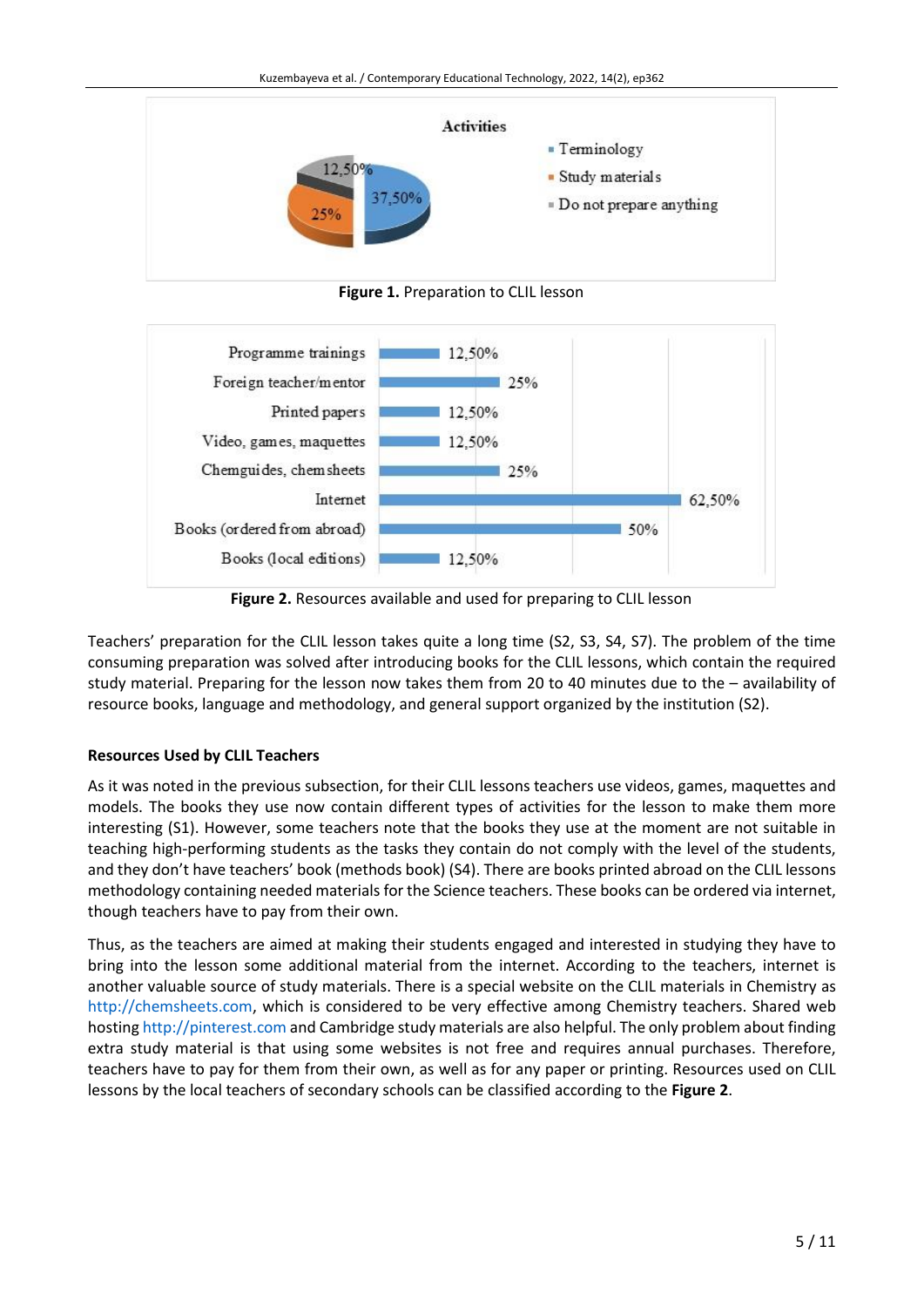Kuzembayeva et al. / Contemporary Educational Technology, 2022, 14(2), ep362



**Figure 3.** Students' interaction during CLIL lessons related to a language of instruction

## **Students' Interaction during CLIL Lessons**

Analysis of teachers' interview answers indicate that students' different English language level in classes, their capabilities and desires to study leading to inefficient CLIL practices should be taken into consideration. Teachers use the students' mother tongue for explaining terminology and difficult concepts to make the students understand the theme and foster their classroom interaction (S1, S2, S7). However, teachers attempt to improve students' command of English and make them use more English while discussing at the lesson (S3). As an Al-Farabi Biology teacher states, students' classes at their school are divided into three groups and this makes easier to improve the students' foreign language skills.

According to our findings (see **Figure 3**), students interact freely during a CLIL lesson when teacher uses the students' mother tongue (62.5%). Due to the students' level of language proficiency teachers have to explain in the Kazakh language (37.5%). However, the interviewed teachers insist on students speaking English while answering the questions (12.5%), and making presentations (12.5%), as well as put lower marks if the students use Kazakh (12.5%).

# **Stakeholders' Attitudes and Perceptions of CLIL**

The first view on CLIL shared by most of the parents is negative. Parents consider using CLIL at secondary school setting difficult for students (S3), and note that Science subjects should first be mastered in students' mother tongue for better comprehension. However, at the same time parents understand the importance of speaking three languages nowadays (S3, S6), and support it for future aims as entering universities with English language instruction (S6, S7).

As for the students' perspectives according to the teachers interviewed, most of the students like the idea of CLIL, interested, and engaged to learn. (S3), despite facing challenges (S4). It is necessary to mention that the selected research sites are specialized schools for high-performing, gifted children. They can say for sure that using CLIL at lessons is more involving compared to traditional classes.

Thus, concluding the findings obtained from the interviewed teachers on the stakeholders' perceptions of CLIL, according to the 67% of them most of the parents do not support the idea of CLIL. Parents consider learning through CLIL difficult (60%). At the same time, some of the parents find CLIL necessary (20%) and important (20%) for the successful future of their children. As for the students, they are engaged (25%) and happy (25%) about CLIL and find it interesting (25%).

Observation of teachers' CLIL lessons of selected secondary schools in a remote learning setting helped to obtain additional data within the Research Question 1. First, – research was conducted through participation in the lessons of two teachers of Science subjects at the Al-Farabi specialized gymnasium No. 21. – It was noticed that the observed CLIL lessons were planned - thoroughly. Both teachers demonstrated the understanding of the fact that a good lesson planning is essential to the process of effective CLIL teaching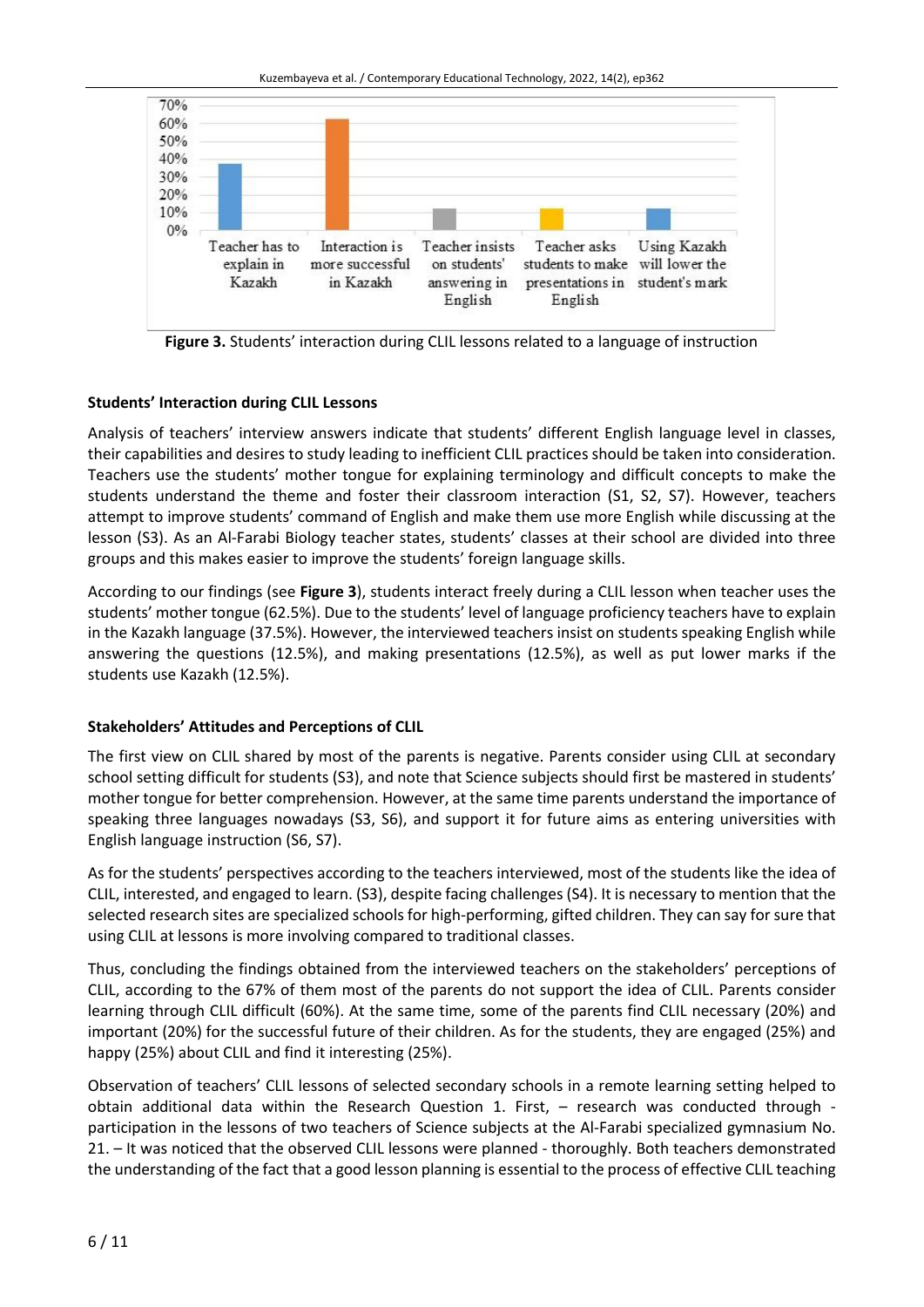and learning. – It was found that the teachers' English language proficiency was sufficient for the planned CLIL activities. The teachers used the English language for the 50% of explaining the terminology and checking the home task, and other 50% of the lesson was conducted in students' L1. The classroom language used by the teachers complied with the comprehensive CLIL talking style.

As for the students' language skills, they - were found to be quite good at using the appropriate science terminology and as expected from their background are taught to use the terminology - correctly, though they face challenges in explaining the scientific concepts in their own words. The teachers supported explanation of the lesson concepts with PowerPoint presentations and used additional visuals like pictures, charts and graphs. Teaching and learning materials for the CLIL lesson selected by the teachers from the available resources were adequately presented to the students and covered all lesson parts.

For the observation of a CLIL lesson at NIS, the online learning space was designed using Zoom as the remote learning platform. The students were provided by both transcripts and links to online videos on topics related to the topics of their lessons. After some ice-breaking activities the students discussed the content of the video and responded to critical thinking questions prepared by the teacher.

The observed CLIL teacher is quite experienced in - their subject and the CLIL approach. The lesson was efficiently conducted according to the aims of the lesson set during the thorough planning. The study materials were selected quite to the topic; all the new concepts were introduced with the usage of visuals like tables and pictures obtained from the website chemsheets.com. The teacher felt themselves confident at the lesson. English was used as the language of instruction, and classroom discourse used by him was very appropriate and clear for the students. The teacher tried to explain the new science terminology in simple words in English so that each student of any language level could understand it. It was sighted that using only English during the lesson was not possible for the teacher as sometimes the teacher had to answer in Kazakh to some students - to clarify some points of the subject concepts and chemistry formulas.

The purpose of the interviews about the students' language barriers, was to uncover to what extent these issues are and -the students' eagerness to understand the new concepts became apparent as they were taking notes and clarifying notions. Of course, there were students who kept - silent during the lesson, but the teacher tried to encourage all the students' active participation. Various CLIL techniques were used by the teacher to evoke students critical thinking and creativity.

## **DISCUSSION**

The obtained data enabled to understand Science teachers' practices in terms of using the CLIL approach in Kazakhstani secondary schools during COVID-19 pandemic that reflected overall positive perceptions of CLIL in a remote learning setting. This contradicted the results of research conducted in Russian universities, where teaching school subjects in English have not met clear support, and it was offered to reduce the amount of English discourse (Pavenkova et al., 2018).

Data of the study demonstrated the students' active interaction through different techniques as reflected in Koopman et al. (2014), Oattes et al. (2018), Van Kampen et al. (2018), Tugun et al. (2020), Villabona and Cenoz (2021) even in a remote learning setting. Results of studying pedagogical practices showing that students had enough opportunity to use English in CLIL classes contradict with those of other studies stating the challenges of using target language while studying content (Dalton-Puffer, 2007; Mahan et al., 2018; Villabona & Cenoz, 2021).

Teachers' perceptions of CLIL link with the findings of Karabassova (2018) stating that teachers "prioritized content over language, assuming only an indirect role in facilitating students' language development". Teachers consider rendering terminology of the lesson properly more important than students' knowledge of English and can do it by means of using L1.

Critical issues of CLIL such as the lack of resources for preparing for the classes (Birdsell, 2020) are addressed by the fact that in CLIL classes, teachers and students have more opportunities to use online resources and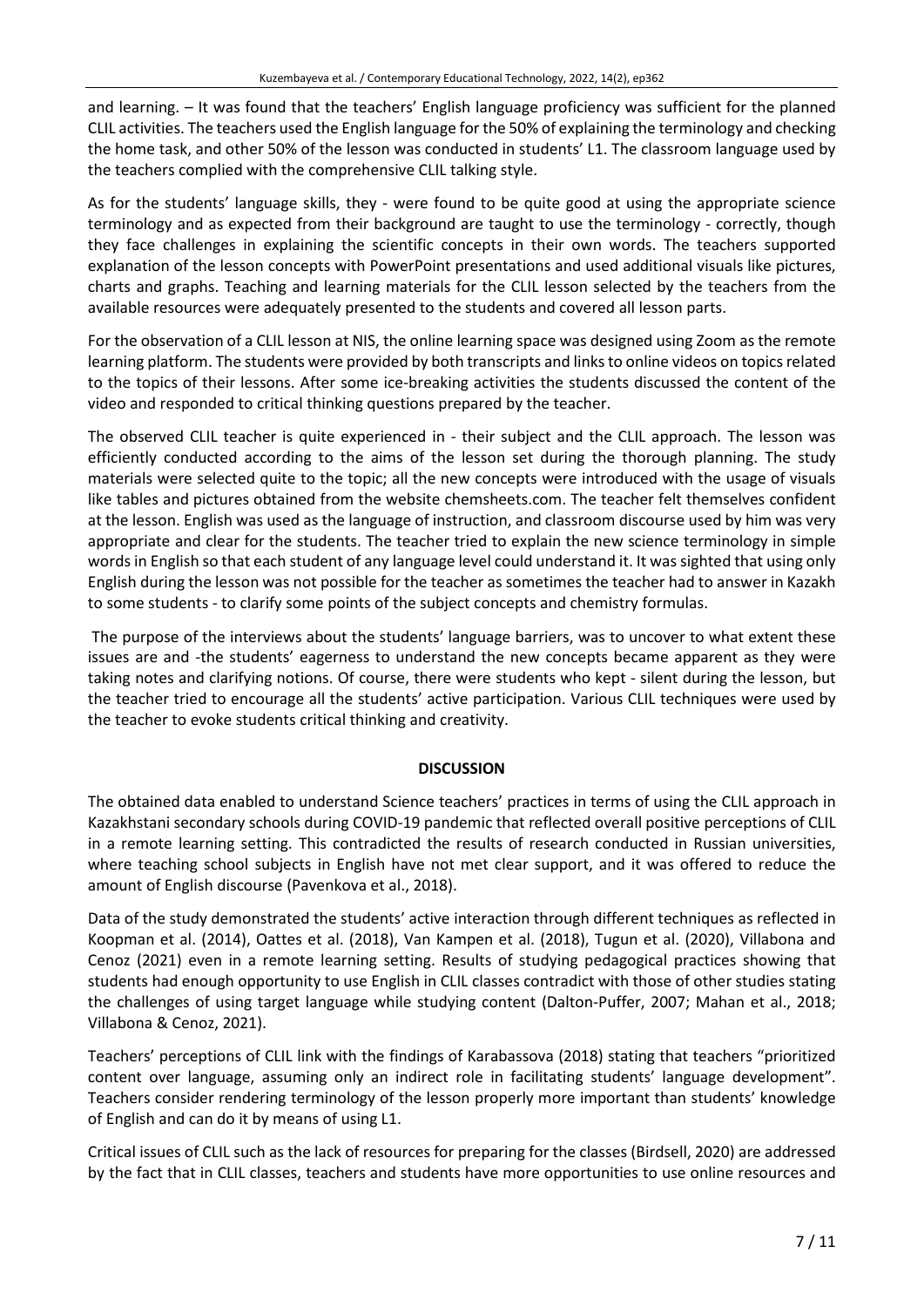materials outside the classroom being able to benefit from the materials in English. The lack of teacher training is challenging for CLIL teachers of science subjects which was also reported by Fernández-Barrera (2019).

The findings on the significance of peer-collaboration agree with the previous CLIL teacher research (Breidbach & Medina-Suárez, 2014; Capone et al., 2017; Hüttner et al., 2013; Massler, 2012) and importance of professional development education for teacher development (Goris, 2009).

## **CONCLUSION**

Overall, the pedagogical practices of Kazakhstani secondary school Science teachers in relation to CLIL in COVID-19 pandemic are efficient. The teachers interviewed and observed demonstrated a well-organized and resourceful realization of CLIL lessons even in a different than a traditional setting.

The students showed motivation and eagerness to interact during the on-line lessons due to their understanding of the importance of CLIL for their progress, and the teachers tried to evoke students' critical thinking and creativity. The challenges in practicing CLIL according to the interviewed teachers are mostly in using classroom language and students' language barrier.

The support provided for the CLIL teachers in teaching Science subjects at the secondary schools includes intensive language training, guidance of foreign experts and mentoring system, organization of CLIL courses abroad, online courses, sharing good practices and cooperative work, and financial motivation.

The results of study suggest that studying Science subjects through CLIL approach expand intellectual horizons of students while improving their English language skills and knowledge adapting CLIL to new teaching environments and situations.

**Author contributions:** All authors were involved in concept, design, collection of data, interpretation, writing, and critically revising the article. All authors approve final version of the article.

**Funding:** The authors received no financial support for the research and/or authorship of this article.

**Declaration of interest:** Authors declare no competing interest.

**Data availability:** Data generated or analysed during this study are available from the authors on request.

## **REFERENCES**

- Birdsell, B. J. (2020). A review of the critical literature on CLIL and steps to move Japan CLIL forward. *The Journal of the Japan CLIL Pedagogy Association*, *2,* 110-126.
- Birdsell, B. J. (2021). CLIL in the times of COVID-19: Content, communication, and creative cognition in remote learning. *The Journal of the Japan CLIL Pedagogy Association, 3*, 134-149.
- Block, D. (2003). *The social turn in language acquisition.* Edinburgh UP.
- Bonnet, A. (2009). Die dokumentarische methode in der empirishen unterrichtsforshung. Ein integratives forshungsinstrument fur strukturrekonstruktion und kompetenzanalyse [The documentary method in empirical educational research. An integrative research tool for structural reconstruction and competency analysis]. *Zeitschrift fur qualitative Forschung*, *10*(2), 223-240.
- Breidbach, S., & Medina-Suárez, J. (2014). Teachers' perspectives on CLIL and classroom innovation in a method based on drama games. *Estudios Sobre Educación*, *31*, 97-116. <https://doi.org/10.15581/004.31.97-116>
- Capone, R., Del Sorbo, M. R., & Fiore, O. (2017). A flipped experience in physics education using CLIL methodology. *Eurasia Journal of Mathematics, Science and Technology Education, 13*(10), 6579-6582. <https://doi.org/10.12973/ejmste/77044>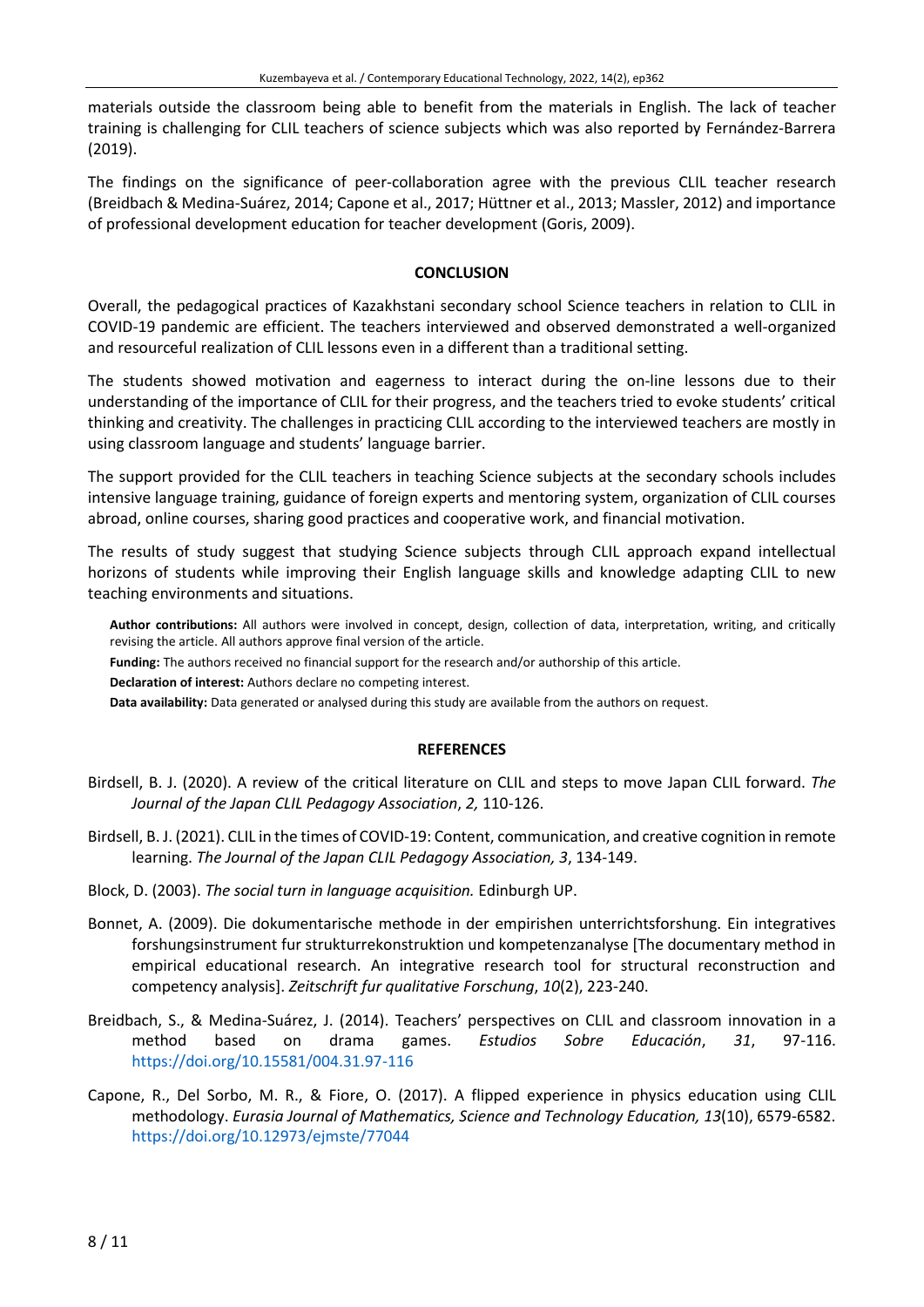- Chigisheva, O., Soltovets, E., Dmitrova, A., Akhtyan, A. G., Litvinova, S. N., & Chelysheva, Y. V. (2021). Digital literacy and its relevance to comparative education researchers: Outcomes of SciVal analytics. *Eurasia Journal of Mathematics, Science and Technology Education*, *17*(10), em2017. <https://doi.org/10.29333/ejmste/11183>
- Creswell, J. W. (2008). *Educational research: Planning, conducting, and evaluating quantitative and qualitative research.* Pearson.
- Dalton-Puffer, C. (2007). *Discourse in Content and Language Integrated Learning (CLIL) classrooms*. John Benjamins Publishing Company. <https://doi.org/10.1075/lllt.20>
- Demetriou, H. (2013). The case study (2nd ed.). In E. Wilson (Eds.), *School-based research: A guide for education students.* Sage.
- Goris, J. A. (2009). English in mainstream European secondary schools: Content and Language Integrated Learning (CLIL). In D. Marsh, P. Mehisto, D. Wolff, R. Aliaga, T. Asikainen, M. J. Frigols-Martin, S. Hughes, & G. Langé (Eds.), *CLIL practice: Perspectives from the field* (pp. 28-33). University of Jyväskylä.
- Heller, M., & Martin-Jones M. (2001). *Voices of authority: Education and linguistic difference.* Ablex Publishing.
- Hüttner, J., Dalton-Puffer, C., & Smit, U. (2013). The power of beliefs: Lay theories and their influence on the implementation of CLIL programmes. *International Journal of Bilingual Education and Bilingualism*, *16*(3), 267-284. <https://doi.org/10.1080/13670050.2013.777385>
- Jimenez Catalan, R. M., & Ruiz de Zarobe, Y. (2009). The receptive vocabulary of EFL learners in two instructional contexts: CLIL versus non-CLIL. *Content and language integrated learning. Evidence from research in Europe.* Multulingual Matters. <https://doi.org/10.21832/9781847691675-008>
- Karabassova, L. (2018). Teachers' conceptualization of content and language integrated learning (CLIL): evidence from a trilingual context. *International Journal of Bilingual Education and Bilingualism*, *21*(7), 1-13. <https://doi.org/10.1080/13670050.2018.1550048>
- Koopman, G. J., Skeet, J., & de Graaff, R. (2014). Exploring content teachers' knowledge of language pedagogy: A report on a small-scale research project in a Dutch CLIL context. *Language Learning Journal*, *42*(2), 123-136. <https://doi.org/10.1080/09571736.2014.889974>
- Kuzembayeva, G., Karimsakova, A., & Kupenova, A. (2018). Trilingualism in Kazakhstan. *International Journal of Multilingual Education*, *11*, 87-90. <https://doi.org/10.22333/ijme.2018.110013>
- Lorenzo, F., Casal, S., & Moore, P. (2010). The effects of content and language integrated learning in European education: Key finding form Andalusian sections evaluation project. *Applied Linguistics, 31*, 418-428. <https://doi.org/10.1093/applin/amp041>
- Mahan, K. R., Brevik, L. M., & Ødegaard, M. (2018). Characterizing CLIL teaching: New insights from a lower secondary classroom. *International Journal of Bilingual Education and Bilingualism*, *24*, 1-18. <https://doi.org/10.1080/13670050.2018.1472206>
- Martín Rojo, L. (2010). *Constructing inequality in multilingual classrooms.* De Gruyter Mouton. <https://doi.org/10.1515/9783110226645>
- Massler, U. (2012). Primary CLIL and its stakeholders: What children, parents and teachers think of the potential merits and pitfalls of CLIL modules in primary teaching. *International CLIL Research Journal, 1*(4), 36-46.
- Mayring, P. (2020). Qualitative content analysis: Demarcation, varieties, developments. *Forum Qualitative Sozialforschung: Qualitative Social Research*, *20*(3), 1-14. <https://doi.org/10.17169/fqs-20.3.3343>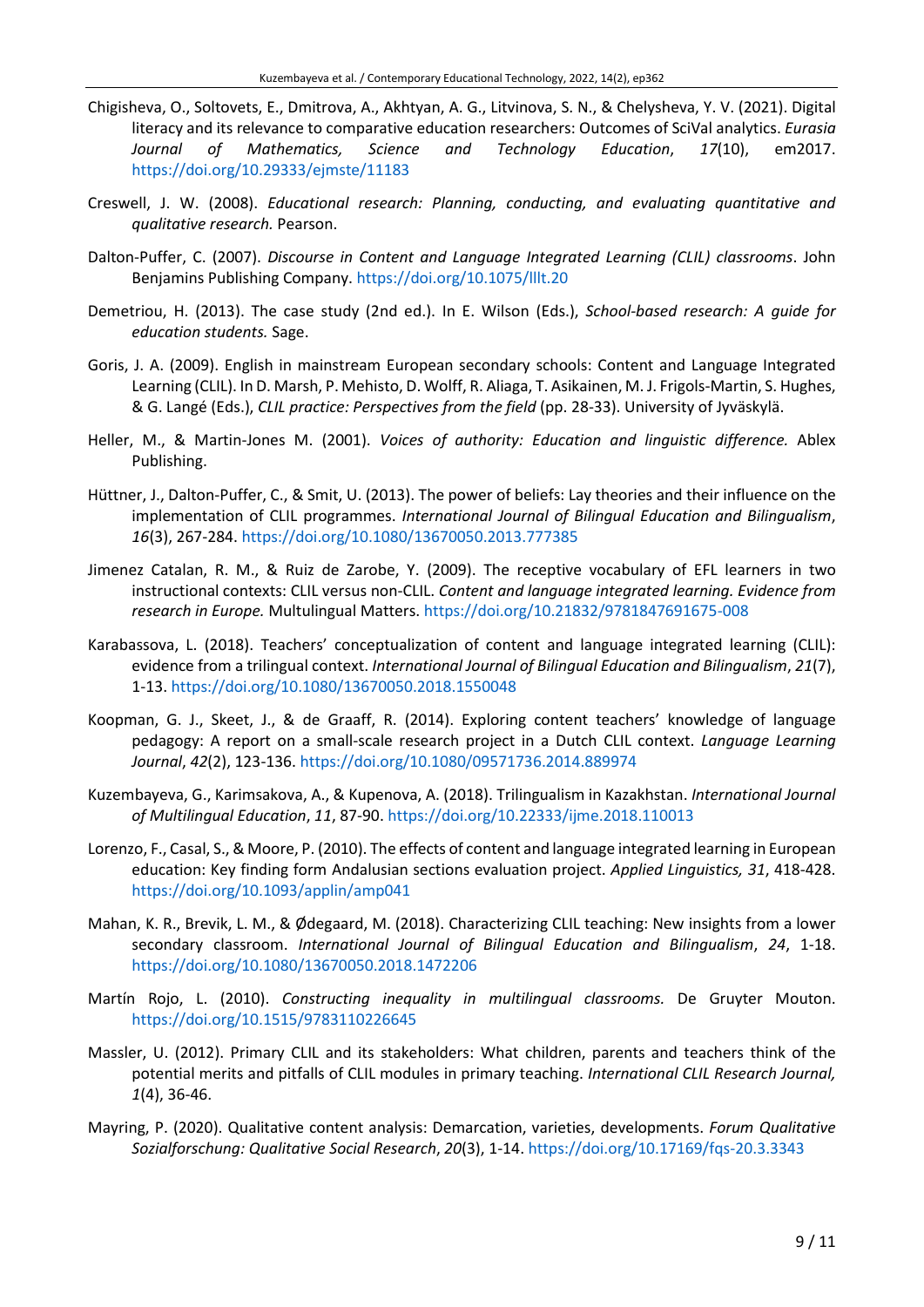- Mehisto, P., Kambatyrova, A., & Nurseitova, A. (2014). Three in one? Trilingualism in educational policy and practice. In D. Bridges (Eds.). *Educational reform and internationalization: The case of school reform in Kazakhstan*. Cambridge University Press.
- NIS. (2014). *Nazarbayev Intellectual Schools: Godovoy otchet 2013*. <http://nis.edu.kz/ru/about/reports/?id=2815>
- Oattes, H., Oostdam, R., de Graaff, R., Fukkink, R., & Wilschut, A. (2018). Content and Language Integrated Learning in Dutch bilingual education. *Dutch Journal of Applied Linguistics*, *7*(2), 156-176. <https://doi.org/10.1075/dujal.18003.oat>
- Patiño-Santos, A. (2016). Etnografía y sociolingüística [Ethnography and sociolinguistics]. In J. Gutiérrez-Rexach (Ed.), *Enciclopedia de lingüística hispánica* [Encyclopedia of hispanic linguistics]*.* Routledge. <https://doi.org/10.4324/9781315713441-6>
- Pavenkov, O., & Pavenkova, M. (2016). Discourse analysis based on Martin and Rose's taxonomy: a case of promoting student discourse on the CLIL PhD programme in religion philosophy. *Revista Electrónica Espacio Teológico, 10*(17), 129-139. <https://doi.org/10.21710/rch.v17i0.288>
- Pavenkova, M., Pavenkov, O., & Pavenkov, V. (2018). English, Russian and Russian English in Russia: CLIL and non-CLIL students' opinion in St. Petersburg. *Revista Científica Hermes*, *20*, 133-152. <https://doi.org/10.21710/rch.v20i0.340>
- Pladevall-Ballester, E. & Vallbona, A. (2016). CLIL in minimal input contexts: A longitudinal study of primary school learners' receptive skills. *System*, *58*, 37-48. <https://doi.org/10.1016/j.system.2016.02.009>
- Rampton, B. (2006). *Language in late modernity. Interaction in an urban school.* Cambridge University Press. <https://doi.org/10.1017/CBO9780511486722>
- Riessman, C. K. (2005). Narrative analysis. In N. Kelly, C. Horrocks, K. Milnes, B. Roberts, & D. Robinson (Eds.), *Narrative, memory & everyday life.* University of Huddersfield.
- Ritchie, J., & Lewis, J. (2013). *Qualitative research practice – A guide for social science students and researchers.* Sage.
- Sharipbayeva, А. К. (2017). Deficiency of the trilingual education reform in Kazakhstan: Problems and prospects. *Molodoi uchenyi, 10.1*(144.1), 102-105.
- Soltovets, E., Chigisheva, O., Dubover, D., & Dmitrova, A. (2021). Russian digital education landscape during the current pandemic: is the impact felt? *E3S Web of Conferences*, *273*, 12026. <https://doi.org/10.1051/e3sconf/202127312026>
- Tkáčová, H., Pavlíková, M., Tvrdoň, M., & Prokopyev, A.I. (2021). Existence and prevention of social exclusion of religious university students due to stereotyping. *Bogoslovni Vestnik, 81*(1),199-223. <https://doi.org/10.34291/BV2021/01/Tkacova>
- Tugun, V., Bayanova, A. R., Erdyneeva, K. G., Mashkin, N. A., Sakhipova, Z. M., & Zasova, L. V. (2020). The opinions of technology supported education of university students. *International Journal of Emerging Technologies in Learning, 15*(23), 4-14. <https://doi.org/10.3991/ijet.v15i23.18779>
- Van Kampen, E., Admiraal, W., & Berry, A. (2018). Content and language integrated learning in the Netherlands: Teachers' self-reported pedagogical practices. *International Journal of Bilingual Education and Bilingualism*, *21*(2), 222-236. <https://doi.org/10.1080/13670050.2016.1154004>
- Varghese, M. (2004). Professional development for bilingual teachers in the United States: A site for articulating and contesting professional roles. *Bilingual Education and Bilingualism*, *7*(2/3), 222-237. <https://doi.org/10.1080/13670050408667810>